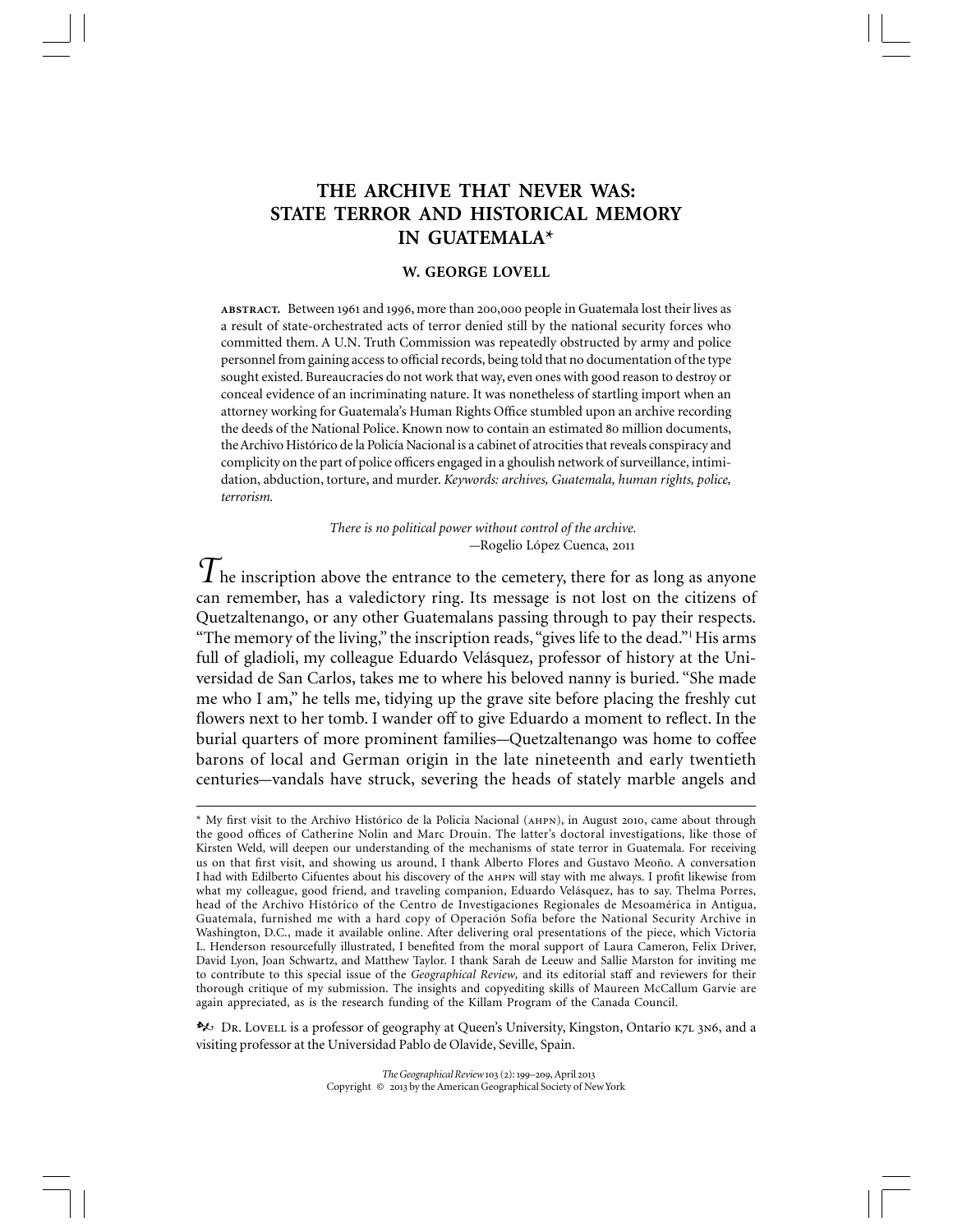hacking off their wings. The mausoleums of the rich, several sprayed with uncomplimentary graffiti, dwarf row after row of engraved cement niches, three feet by three feet by seven feet, piled on top of each other five or six high. There families of more modest means seal the remains of their loved ones. Beyond are the earthen mounds of the poor, where makeshift wooden crosses have names painted on by hand, more than a few indicating that the deceased was indigenous. At the far end of the cemetery, communal burial sites either have no identification or are marked "XX." What would be the more ignominious, I ask myself—an unmarked resting place or one indicated by two anonymous Xs?

I mention my observations to Eduardo. He shakes his head at the desecration, then elaborates on a discovery that offers a glimmer of hope for anyone trying to establish what happened to the more than 45,000 Guatemalans who were "disappeared" in the years of civil strife between 1961 and 1996, missing and presumed dead, many of whom are believed to be interred not only in known mass graves in cemeteries like Quetzaltenango's but also strewn around the country in clandestine ones now being exhumed.

Edilberto Cifuentes Medina is an associate of Eduardo's. Both men are now middle-aged, but as students they took classes at the university from a rebel offspring of the Quetzaltenango elite, Severo Martínez Peláez (1925-1998). Considered by some to be the country's most influential, if controversial, modern historian, Martínez Peláez was a Marxist whose views of how Guatemala came to be continue to spark debate. Eduardo and Cifuentes hold him in high regard and have written about him passionately (Cifuentes Medina 2000; Velásquez Carrera 2000, 2008). I too have long admired the scholarship of Martínez Peláez, especially his magnum opus, *La patria del criollo* ([1970] 2009), a searing critique of Guatemala's enduring colonial legacy that I helped translate and edit, much of its subject matter as pertinent today as when the book first appeared more than four decades ago.<sup>2</sup> Later given access to photographs from family members that neither Eduardo nor Cifuentes were able to draw upon, I also coauthored a cameo of Martínez Peláez's turbulent life and times, from an idyllic childhood ended by the suicide of his mother to the struggle he lost, in exile in Mexico, to the scourge of Alzheimer's (Lovell and Lutz 2009). With a sense of homage foremost in mind, Eduardo arranged for a presentation of both books to be held at Casa Noj cultural center in Quetzaltenango, the reason for our traveling there together. He takes great delight in showing me around the city he was born and raised in, which has a hold on his heart like no other.

 "I don't see much of Cifuentes these days," Eduardo complains, "what with me so wrapped up in my job"—he may yet serve as president of the Universidad de San Carlos de Guatemala-"and he in his." In 2005 Cifuentes worked under the attorney Sergio Morales Alvarado in Guatemala's Human Rights Office. In that capacity he was sent to oversee a routine undertaking and stumbled upon a complex filled with old police records, which authorities hitherto claimed did not exist. "Historians dream of finding a lost document or two," he told me when we met. "It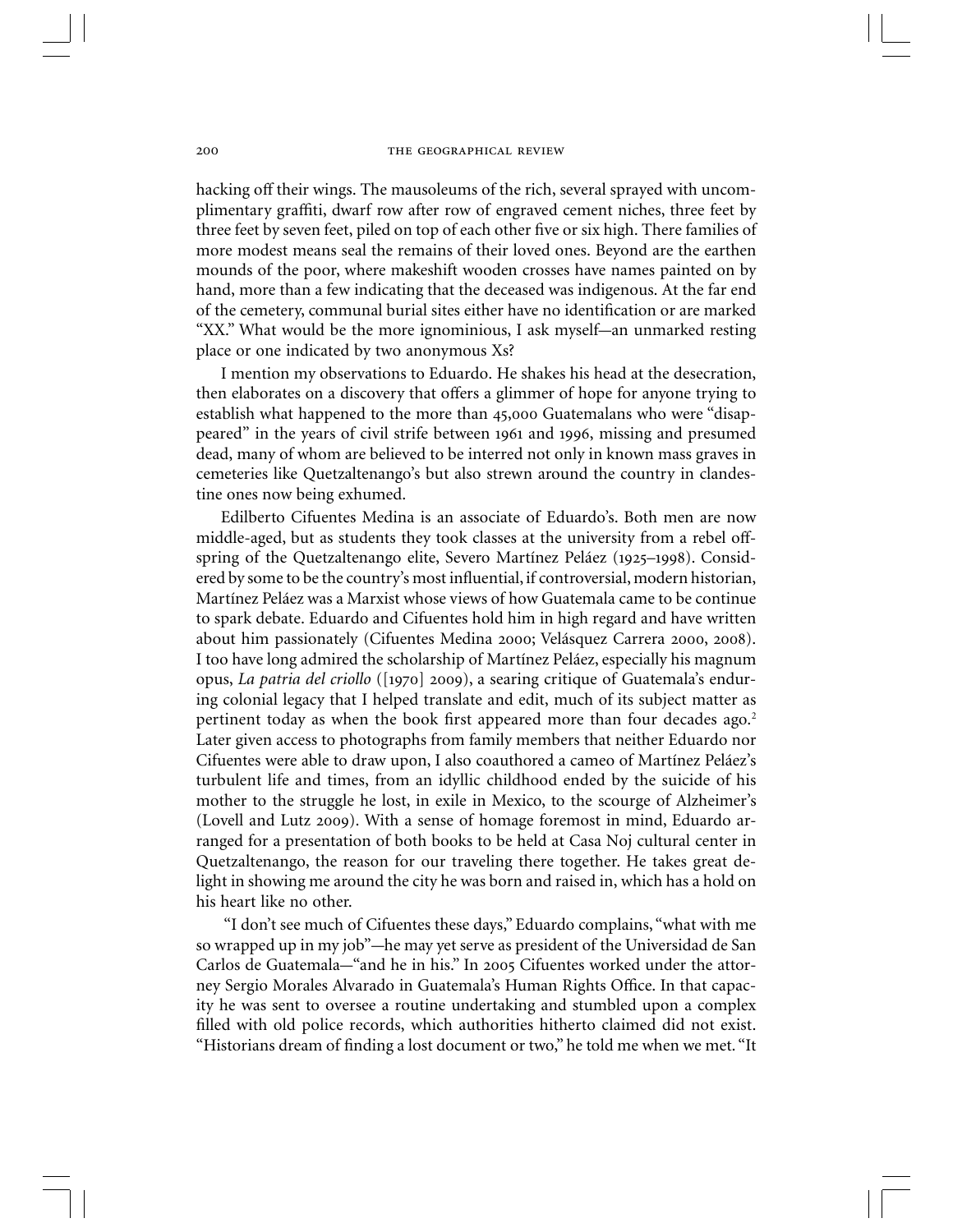still gives me goose bumps to think that I discovered an archive." The Archivo Histórico de la Policia Nacional (ahpn) is the outcome of Cifuentes's chance find, its documents indicating the reverse of what one might expect: that an entity responsible for investigating crimes was instead geared to committing them. As sickening as they are incriminating, the teeming contents of the ahpn are unlikely, given the impunity that prevails in Guatemala, to bring little more than token justice to the perpetrators of among the most heinous abuses of human rights in all of Latin America. Its evidence, however, offers a semblance of closure for relatives who hope to find information about the fate of next of kin registered in the AHPN's grisly holdings. The archive that never was is a rare and unusual source, one that reveals, amid such mundane paraphernalia as tickets issued for traffic violations or applications for a driver's license, gruesome details of the inner workings of government-sanctioned-indeed, government-orchestrated-repression (Weld , forthcoming).

## A Paper Trail of Death

It all started with fears that explosive devices stored at a police compound on Avenida La Pedrera, in a densely populated part of Guatemala City's Zona 6, constituted a risk to neighborhood safety. Raids over the years had seen the police seize all sorts of weaponry, in addition to rounds of ammunition, homemade bombs, and grenades. An accidental explosion at a nearby military base raised concerns that something similar could occur in the police compound. The National Civilian Police were called in to remove the materials, which had been amassed by their predecessors, the National Police, an institution whose reputation was so sullied that it was disbanded in 1997 as a requirement of the peace accord signed the year before. As part of his watchdog duties, Cifuentes was posted to verify compliance in the transfer of materials to another, less-vulnerable location. In his reconnaissance of the property, five buildings in all, he noticed stacks of paper piled high against the window of one of them, visible from the outside. Upon entry, he encountered room after room of decaying documents, reams and reams of them, scattered on floors, thrown into corners, many bundled and tied together, others spilling out from creaky storage units, all suffering daily degradation from leaky roofs, the droppings of bats and birds, and the forays of mice, rats, and cockroaches. What Cifuentes's curiosity brought to light is a veritable cabinet of atrocities, a log of the activities of the National Police not as agents of public security but as the instruments of state terror.

Kate Doyle of the National Security Archive in Washington, D.C., visited the AHPN in 2007, five weeks after it was located. She was led into "a warren of pitchblack rabbit holes, corridors that led nowhere, dripping ceilings, broken lights hanging from frayed wires, and ominous stains underfoot"  $(2007, 55)$ . The police facility not only housed records of individuals who had been abducted, confined, and tortured but also showed visible signs of these very deeds having been conducted on the premises. "We found a series of tiny windowless spaces, with heavy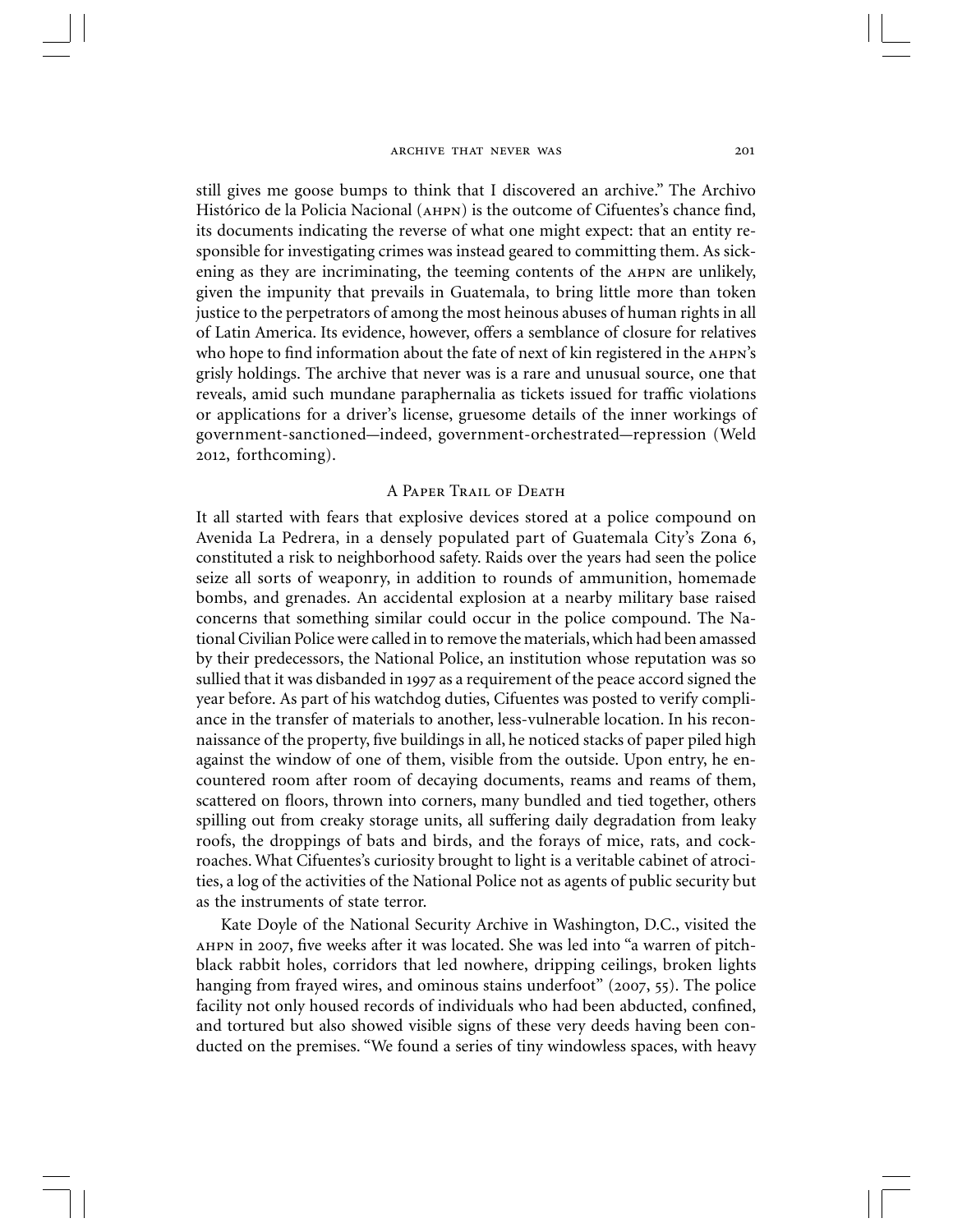wire netting wedged over the tops to create a kind of cage," Doyle writes. "There were old, torn mattresses, some with brownish stains dried hard into the fabric" (p. ). During her inspection she entered one former office in which "metal file cabinets lined the walls with improvised labels scrawled in black marker," indicating "assassinations," "homicides," and "kidnappings" as operational categories; in another were "internal police-employee files" that contained "I.D. cards for thousands of *orejas* [ears], the civilians who worked for the police as informants," as well as "enormous leather-bound ledgers" filled with the names of "captured communists" (pp. 56, 58). Doyle's visit to this "long-abandoned scene of a terrible crime" prompted her to acknowledge that, even though the archive amounts to "the discovery of lifetime"  $(p. 58)$ , the staff of Guatemala's Human Rights Office was not sure what to do with the ghastly repository.

Five years on, in August 2010, a week after my sojourn with Eduardo in Quetzaltenango, I was shown around the ahpn as part of a delegation organized by Catherine Nolin, a colleague who teaches geography at the University of Northern British Columbia, and Marc Drouin, then a doctoral candidate in history at the Université de Montréal. A former student of mine, Catherine has written about the impact of the armed conflict in Guatemala from a forced-migration as well as a gender perspective (Nolin Hanlon and Shankar 2000; Nolin 2006; Reade and Nolin 2006). Marc's 2006 master's thesis on acts of genocide during the civil war, which spawned a book chapter and a study in its own right (Drouin 2010, 2011), propelled him to doctoral-level investigations, with the ahpn his main research site. Several of Catherine's students and another Canadian researcher, Emilie Smith  $(1991)$ , also formed part of the delegation.

# A Tour of the Premises

Alberto Fuentes is assistant director of the AHPN. On a hot sunny morning-the rain would lash down later in the day—he welcomes us at the entrance to the archive and issues us with visitor tags. Alberto has a kind, weathered face but solemn, deep-set eyes that have seen much and insist on bearing witness. He and his boss, Gustavo Meoño, are former guerrillas, in charge of running an archive suffused with traces of comrades of theirs who are no longer alive. Although Alberto has signed us in, his tour begins on the outside, as did that of Cifuentes, whom he invokes as we circle the compound. Abandoned cars dumped two or three high rust along the perimeter. Dogs bark from the adjacent, still-active police station, where flashy modern vehicles donated by the international community await dispatch: The designation "Explosive Deactivation Service" is emblazoned on the side of a van, perhaps the very one that off-loaded the munitions in 2005. Alberto points to the window that caught Cifuentes' attention, the space above it marking his find with the words "Área Histórica." Although some 13 million of the estimated 80 million documents found inside have been individually sorted and processed, others remain in the sorry state that awaited Cifuentes. Alberto leads us through a corridor where I notice the "Gabinete de Identificación," the identity card, of one man lying atop a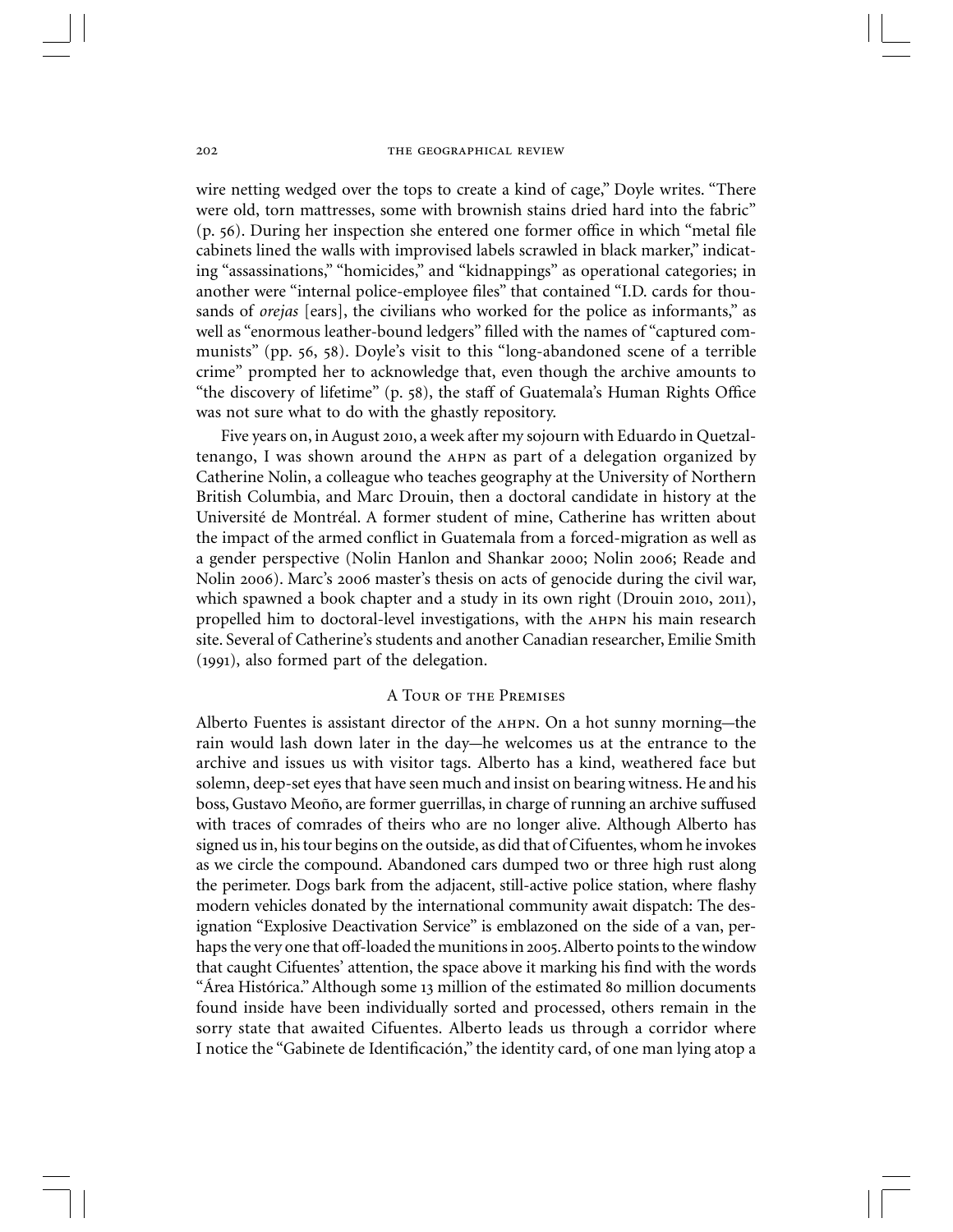putrefying heap. Beyond, however, lies a world of order, structure, and reckoning, where 150 dedicated employees toil away—cleaning, repairing, scanning, and making digital inventories of what has been, and is being, unearthed. The staff of the ahpn conducts its business in white laboratory coats, mouths covered with surgical masks and hands protected by thin gauze gloves. They bear more resemblance, in their starched uniforms and overalls, to trained hospital orderlies than run-ofthe-mill office workers. The jobs they perform are not without personal risk, for anyone even remotely involved in human rights activities in Guatemala is still the target of harassment, intimidation, and even the threat of death.

Before he escorts us from one division to another, Alberto sits us down at a table at the end of an airless aisle and starts to talk. What he has to say lasts the better part of an hour, during which time I scribble away, taking notes as fast as I can while his soft-spoken delivery holds us spellbound.

"If you look at volume 12 of the United Nations' Truth Commission report, mandated as part of the 1996 peace accord and presented to the public a little over two years later, you will see that it reproduces letters sent to the security forces requesting permission to view files concerning the armed conflict." He makes a sweeping gesture with his hand, and casts an affirmative glance around. "The existence of all this was denied, as official correspondence attests." His tone is measured and precise, much like the U.N. fact-finding investigation, *Guatemala: Memory of Silence*, to which he alludes, a mammoth, 3,600-page corpus of evidence, as much а moral as political indictment, available in summary form (снс 1999) or in meticulously documented, full-fledged detail at [http://shr.aaas.org]. It establishes that, in the thirty-six years preceding the signing of the peace accord, war waged in the name of anticommunism consumed the lives of more than 200,000 Guatemalans, 93 percent of them killed by state personnel, most by the national army, which carried out 626 massacres in rural areas of the country. Indigenous Maya communities endured 83.33 percent of all fatalities. The expertise of German law professor Christian Tomuschat, the head of the Truth Commission, allowed him to determine that acts of genocide as legally defined by three articles in the Geneva Conventions had been carried out.3

I was in Guatemala on 26 February 1999, when *Memory of Silence* was symbolically gifted to then President Álvaro Arzú at a gala event in the Teatro Nacional. The day before, Tomuschat had been interviewed by Carlos Menocal in the newspaper *El Periódico* about the Truth Commission's findings. Tomuschat's responses to two questions echo in my mind as Alberto holds forth:

- (Q) *How does the armed conflict in Guatemala compare with other wars?*
- (A) In no other country in Latin America have there been recorded as many cases of human rights violations as here. In terms of statistics, Guatemala heads the list.
- (Q) *What explanation can you give to account for such brutality?*
- (A) That is a difficult question to answer, for Guatemala has a history of vio-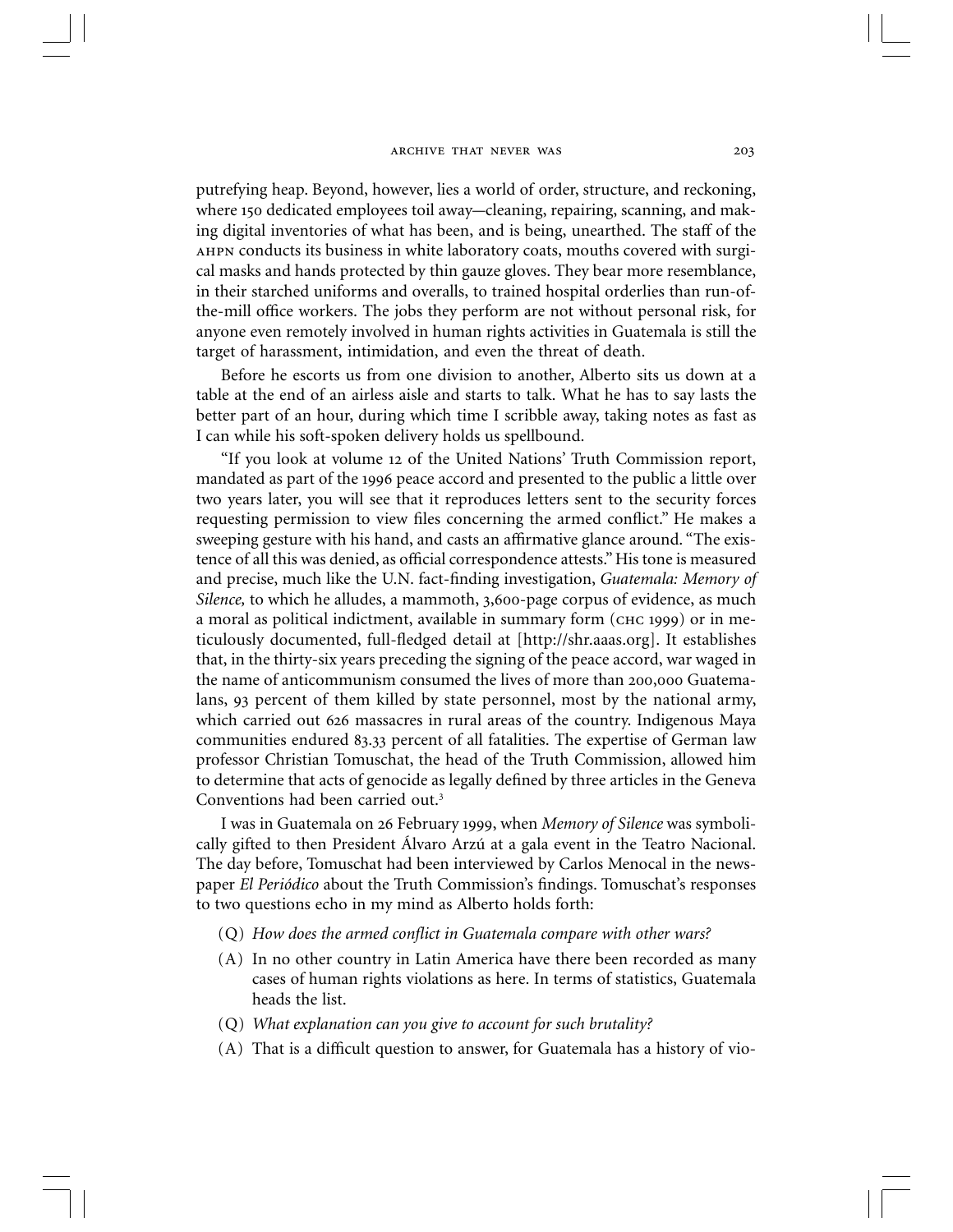lence that dates back centuries. Also, transformed into a doctrine of national security, anticommunism carries a heavy weight. No party involved, most of all the army, felt itself bound to any rule of law.

The National Police, Alberto makes clear, were army accomplices, the two institutions working hand in hand to pioneer the art of political "disappearance," a terror tactic that would later become synonymous with state repression throughout Latin America. Cooperation between the army and the police means that the ahpn may be considered a damning register of terror by association.

Although records date back to the late nineteenth century, documentation from the 1950s on constitutes the archive's most valuable asset, facilitating (in Alberto's words) the exercise of three fundamental rights: the right to memory, the right to truth, and the right to justice. Textual evidence from the ahpn can now complement the data of personal testimonies and forensic science for charges to be pressed in a court of law. Since the archive was opened for consultation on 25 March 2009, Alberto informs us that four out of every five visits have yielded relevant details, enough either to proceed with criminal prosecution or sufficient to satisfy demands to know more about the abduction and disappearance of a relative or friend. Unrestricted access to ahpn files is taken advantage of mostly by lawyers working for the public prosecutor, but when AHPN Director Gustavo Meoño joins us, he stresses also how crucial the archive is for scholarly research, gratefully acknowledging Marc as one of the first academics to focus inquiries to that end.

Both Gustavo and Alberto emphasize the unique nature of the ahpn in the grand Latin American—indeed, Hispanic—scheme of things: Nothing quite like it is to be found in Argentina, Brazil, or Chile, all three of which experienced cold war traumas like Guatemala's but have yet to yield an equivalent cache of documentation and muster the resolve to process it to the full extent of the law (Grandin ).4 Nor have the governments of Portugal or Spain, in the changed but still charged postdictatorship eras of Antonio de Salazár and Francisco Franco, welcomed investigations of the depth and breadth that Gustavo and Alberto envision (Tremlett 2006; Ribeiro de Meneses 2009; Colmeiro 2011).

#### PROSECUTION AND INDICTMENT

Two high-profile cases, one an assassination, the other a disappearance, have already been illuminated by the contents of the AHPN. On 22 March 1979, Manuel Colom Argueta, the uncle of former Guatemalan President Álvaro Colom Caballeros (2008–2012) was gunned down barely a week after he had registered a new political party that he hoped would gain office, with him at its helm. Memos and reports reveal that the police had kept a close eye on Colom Argueta for as long as twenty-two years prior to his murder, monitoring his movements, opening files on people he visited, and keeping track of his whereabouts. Similarly, Congresswoman Nineth Montenegro, whose husband, Fernando García, was a social activist and union organizer, accessed the ahpn to learn not only where he was taken and tortured after being apprehended on 18 February 1984 but also the names of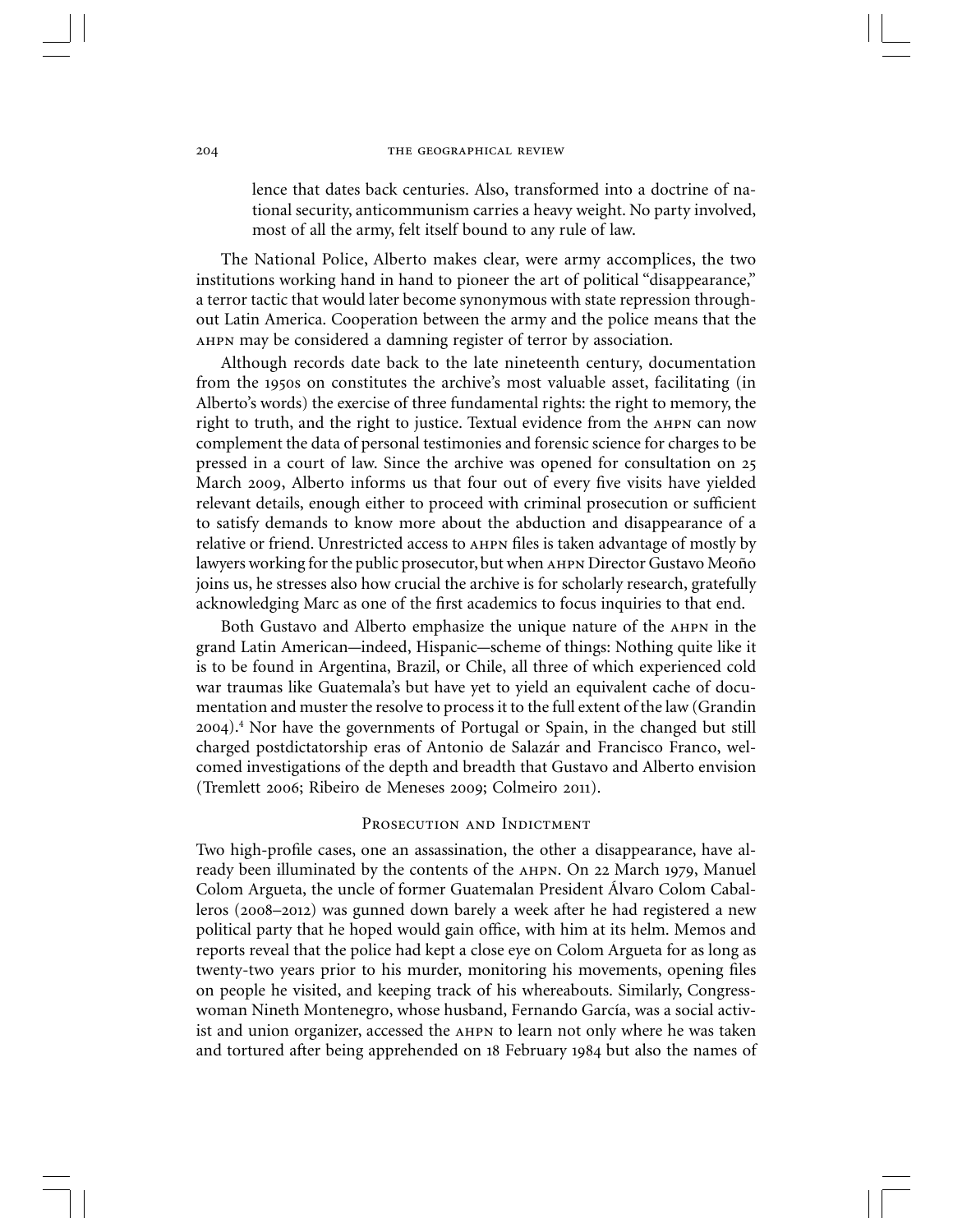the officers on duty at the police station in question. Some 667 documents from ahpn holdings were subsequently made available for court proceedings, allowing a judge in October 2010 to sentence two former policemen, Héctor Roderico Ramírez Ríos and Abraham Lancerio Gómez, to forty years of imprisonment for their roles in García's disappearance. Likewise implicated and placed under arrest for his part in the case is Héctor Bol, former chief of police. Also in captivity, awaiting trial based on ahpn disclosures about other crimes, are Pedro García Arredondo, who headed the notorious "Comando Seis" police unit that functioned as a death squad, and retired General Héctor Mario López Fuentes, linked to the deaths of more than 300 people between 1978 and 1985 and facing charges of genocide.

Manuel Colom Argueta and Fernando García are both well-known figures in Guatemala, so interest in what happened to them, not surprisingly, has been animated and sustained. The AHPN, however, contains abundant information on thousands of less prominent but equally ill-fated critics of the regimes that ruled Guatemala with anticommunist zeal for four decades after the Central Intelligence Agency helped orchestrate, in June 1954, the overthrow of Jacobo Arbenz Guzmán (Immerman 1982; Schlesinger and Kinzer [1982] 2005; Gleijeses 1991; Handy 1994; Cullather [1999] 2006). Moderate, forward looking, reform minded, and democratically elected, President Arbenz was among the first of a long line of cold war casualties who, generation after generation, have paid a high price for how the United States views Latin America, especially its insistence in dominating a "backyard" historically linked to business interests and commercial investments. "What we'd give for an Arbenz now," declared a staff member of the U.S. embassy in Guatemala in 1980, lamenting the impossibility that even the government of President Ronald Reagan could convince hard-liners to deal with political opponents, real or perceived, in a less heavy-handed manner.<sup>5</sup> The country, we do well to remember, is not a poor one in terms of the resources at its disposal; Guatemala has been made a poor country because crippling geographies of inequality, in relation to landownership foremost of all, guarantee a life of plenty for an entrenched, intransigent, and privileged few. A deprived and excluded majority barely survives, having little choice but to make do with paltry access to basic needs (Lovell 2010).

In a single day in June 1980, one AHPN source reveals, more than 100 persons showed up dead in Guatemala, their mutilated bodies summarily buried in mass graves as "XX," signifying "unidentified." The National Police, Alberto elaborates, studiously avoided identifying such corpses, even though they had the means to do so in the form of Gabinetes de Identificación like the one I had noticed on top of an array of other documents earlier that morning. "Finding bodies and failing to identify them," Kate Doyle observed, "was evidently a central preoccupation for the National Police" (2007, 56). She noted that "at age eighteen, every adult in Guatemala is issued a small I.D. (known as a *cédula*) with his or her photograph and identifying particulars" (p. 60). From the rudimentary data listed on the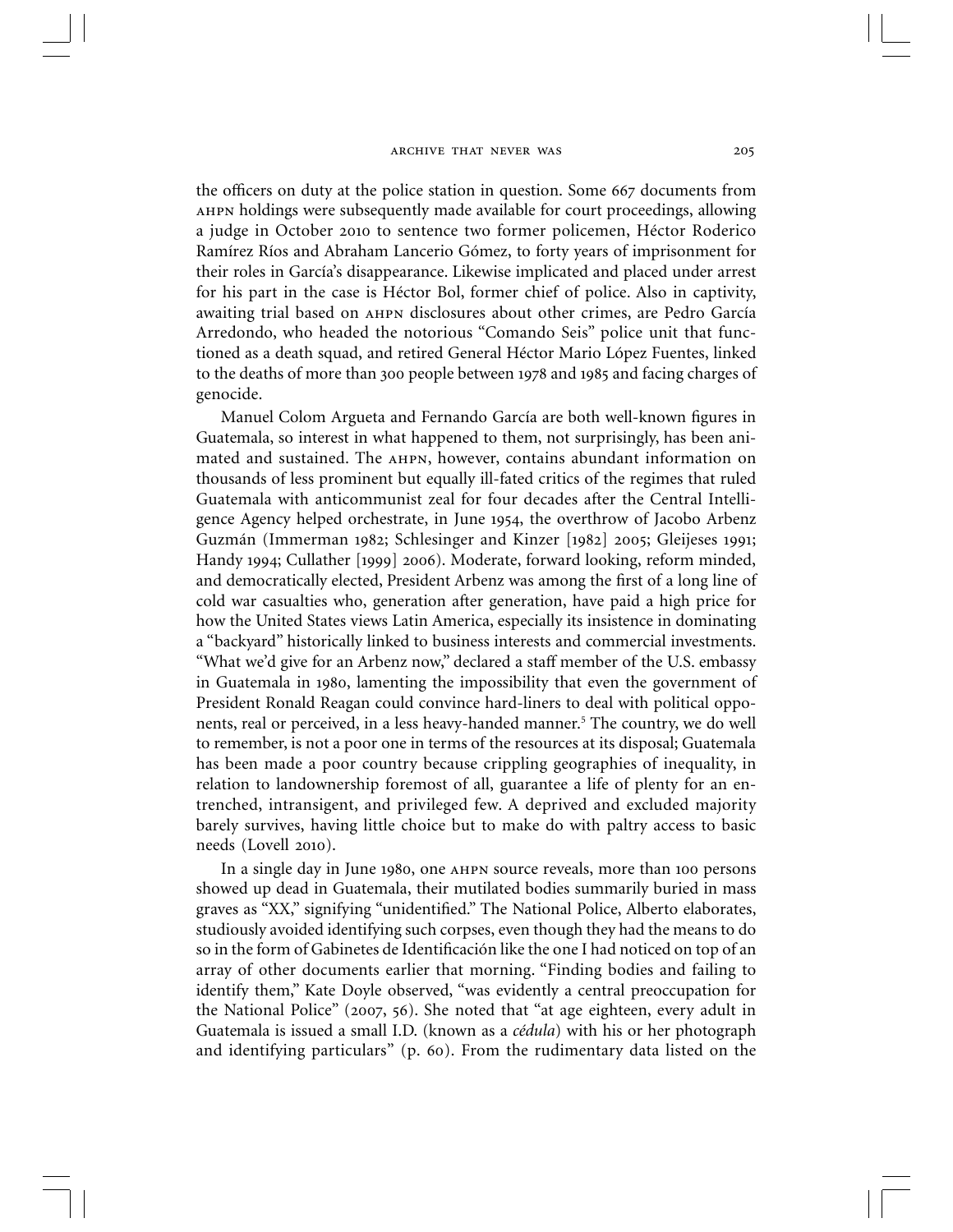cédula "the National Police would in turn create a larger index card that contained the same information as well as a complete set of fingerprints" (p. 60). Alberto insists that, even when the face of a dead person has been disfigured beyond recognition, the fingerprint data of the Gabinete de Identificación would have allowed police officers to name the victim. They violated Guatemalan law by not doing so. He asks trenchantly: "And why did they not pursue this course of action"? His answer is chilling. "Because in many cases"—his voice thins out as he speaks—"police officers were themselves the ones who committed the crime."

Further evidence of police wrongdoing includes a haul of license plates that can be connected to the vehicle into which eyewitnesses say targeted individuals were bundled before being "disappeared." The license plates are inventoried, like all the materials located in the buildings, as much as possible in the order in which they were found. This procedure is followed in order to maximize what Kate Doyle's colleague Trudy Peterson, a former chief archivist of the U.S. government called in to help organize the ahpn as a working repository, terms "continuous custody," a concept that implies "legal guarantee that documents have not been tampered with or taken out of their original context" (quoted in Doyle, 60). To safeguard the results of years of assiduous activity, copies of all digital files, added to by some million items annually, are sent to Switzerland to be stored for posterity by the Swiss government. An arrangement has also been reached between the AHPN and the University of Texas–Austin whereby the latter makes available for online consultation all materials scanned to date. Such collaboration minimizes personal risk and maximizes documentary survival.

#### A Lethal Alliance

The collusion between the National Police and the army is a modus operandi that Alberto devotes considerable time to explaining, as well as illustrating with examples. A unit called the "Centro de Operaciones Conjuntas" (coc) served as a bridge between the two security outfits. Created to share information and coordinate counterinsurgency tactics, the coc zeroed in on anything, or anyone, deemed subversive. It scrutinized the behavior of artists, clergy, journalists, lawyers, students, labor organizers, social workers, school teachers, and university professors, subjecting them, as ahpn records testify, to abuse, surveillance, and assault. If those measures did not have the desired effect, and frequently even if they did, abduction, torture, and death lay ahead. Undesirables picked up by the police were also handed over to the army to be dealt with.

Collusion is exemplified by a macabre dossier, the *Diario Militar,* referred to as a "*Death Squad Diary*" (Doyle 1999). Lifted from military files two days before the presentation of *Memory of Silence*, and purchased for \$2,000 from a former army officer, the dossier charts the predicament of 183 abducted suspects. More than 100 of them were murdered, their demise entered in code either by the number "300" or the cryptic phrase "taken away by Pancho." Some were released on the condition that they furnish information leading to the apprehension of others also consid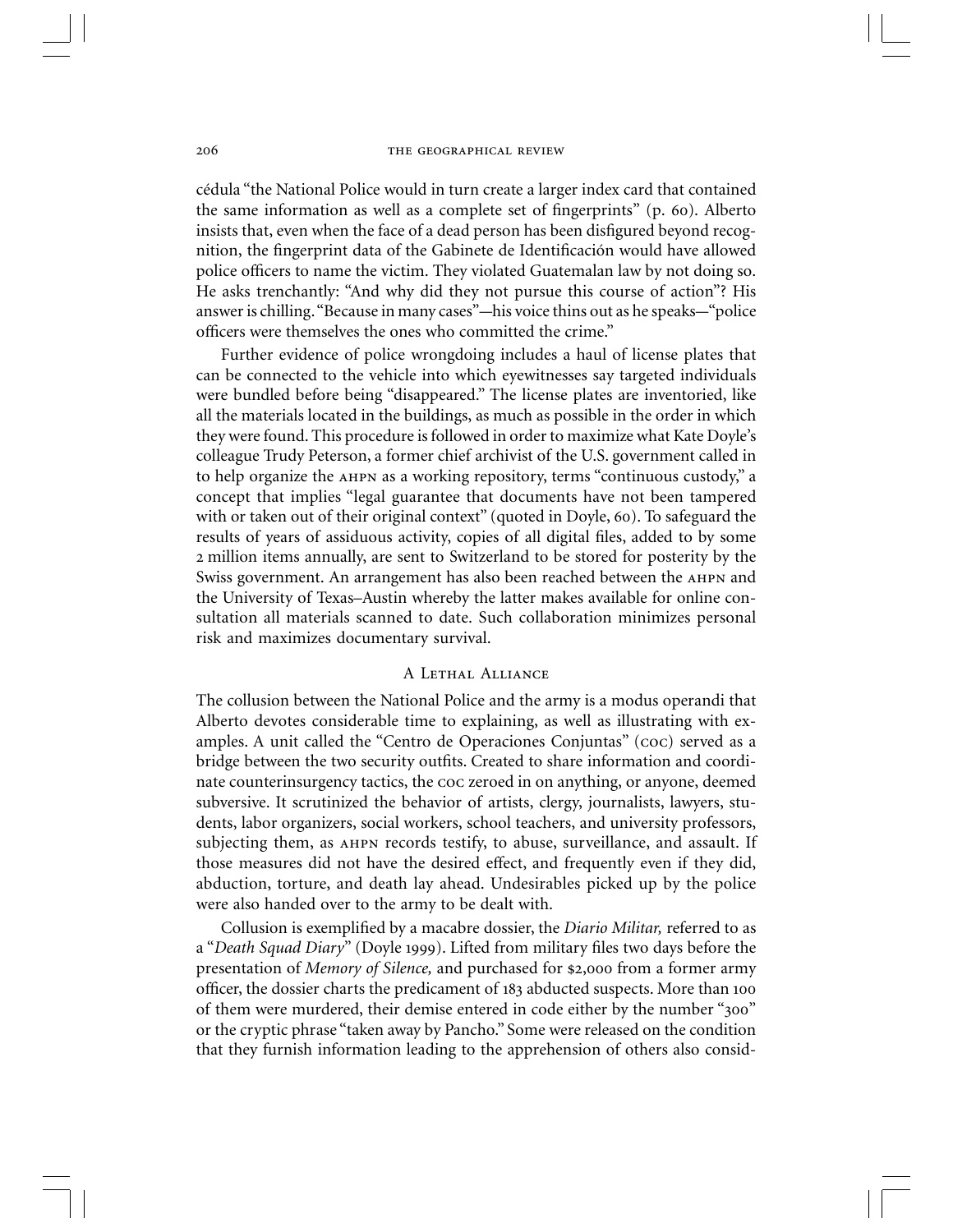ered a nuisance or a threat. The *Diario Militar,* its typewritten text accompanied by photographs, spans the period from August 1983 to March 1985, reflecting a counterinsurgency trend in which the widespread massacres carried out in rural areas in  $1981 - 1982$  were followed in  $1983$  and  $1984$  by the targeted elimination of specific individuals in urban areas, usually in Guatemala City.

Just as the ahpn was the subject of denial, so too does the Guatemalan military claim that no archive of theirs relates to the armed conflict. It dismisses the *Diario Militar* as pure fabrication, a ruse to stain its honor, when in fact hundreds of files in the ahpn confirm its authenticity and expand on the lethal connection between the two branches of state security. Alberto turns philosophical. "It is an inherent part of any institution, even one bent on the act of murder, to keep track of what it has accomplished. That is the nature of bureaucracy, and so we know that a military archive similar to the ahpn exists, just as we know that the army has already destroyed documents we would like to have seen." He reckons, as in any field of employment, that work performed satisfactorily would have had its rewards, like promotion through the ranks or a raise in pay for an underling assassin, a holiday or a visit to a brothel for the person who tipped him off, indicating where an intended victim lived. The police officers who abducted Fernando García were later nominated to receive medals for their actions.

Meanwhile, the military and the government stall and dither. "These archives raise a lot of fears," President Colom is recorded as having said.<sup>6</sup> "We'll locate and access them one day," Alberto declares confidently.<sup>7</sup> With the reins of the presidency now in the hands of Otto Pérez Molina, a retired general who commanded troops involved in counterinsurgency sweeps that devastated Ixil country in (Stoll 1993; Schirmer 1998), uncertainty prevails.

We step outside to where the air, even for Guatemala City, smells fresh and clean. The sky is clouding over, but the rain is a few hours away. As a gesture of appreciation, I give Alberto a copy of the 2009 book I coauthored on the life and times of Severo Martínez Peláez. He glances at the title and nods his approval. *Historia sin máscara,* the unmasking of history, is a fitting metaphor for the work in which he and his *АНР* N colleagues are engaged. "What's next on the agenda?" Alberto inquires. A visit to La Verbena cemetery, we tell him, and a look at the exhumations being conducted there by the Fundación de Antropología Forense de Guatemala.

The bones of the "disappeared" also have a story to tell.

### **NOTES**

1. Grandin dated the inscription-"La memoria de los vivos hace la vida de los muertos"-to 1894 and begins his "history of race and nation" also with "a walk in the cemetery" (2000, 1). The burial ground in his day—Grandin worked in Quetzaltenango in the 1990s—appears not to have been as vandalized as when I visited in August 2010, especially the tombs of the well-to-do, whether criollo (Guatemalans born of predominantly Spanish ancestry), Ladino (mixed bloods), K'ich'e Maya, or foreign.

. For insightful commentary on the historiographical merits, and ideological flaws, of *La patria* del criollo (Martínez Peláez [1970] 2009), see the review essay by Florencia Mallon, who considers the appearance of the English-language edition "welcome and long overdue" (2011, 136).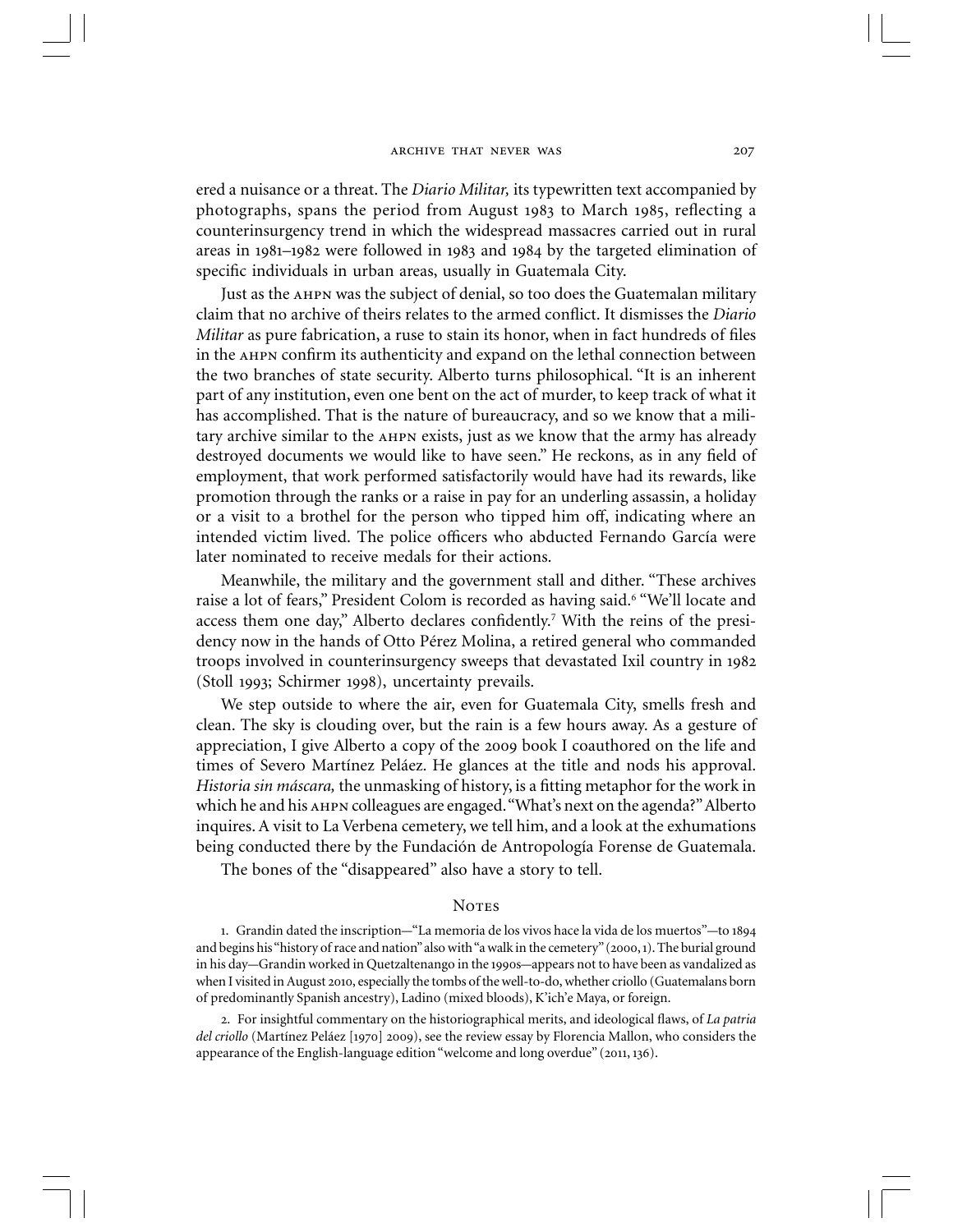. Some in Guatemala dispute the accuracy of the Truth Commission's findings and take issue with its methodology as well as its analytical and interpretive thrust. Perhaps the most articulate and widely read of adversaries is Carlos Sabino (2007-2008).

4. The files that relate to Operación Condor (see McSherry 2005) may be the closest cold war equivalent known to exist for the countries of the Southern Cone.

. For the provenance of the staff member's lament, and for further elaboration of its import, see Streeter 2000.

. Colom Caballeros's words, from an article first published in the *Washington Post,* appear in *Archival Outlook, May/June 2009, p. 21.* 

. That the Guatemalan military kept close paper track of its activities during the years of armed conflict is confirmed by the existence of documents pertaining to Operación Sofía, available online at the Web site, [www.nsarchive.org], of the National Security Archive. "Among the 359 pages of original planning documents, directives, maps, and hand-written patrol reports," writes Kate Doyle of Operación Sofía, "is the initial order to launch the operation, issued on July 8, 1982 by Army Chief of Staff Héctor Mario López Fuentes." The appearance of documents in the guise of Operación Sofía "provides the first public glimpse into secret military files," offering the hope that others like them exist and one day will be brought to light—and the guilty to justice. In a historic ruling on 28 January 2013, Judge Miguel Ángel Gálvez ordered that former general Efraín Ríos Montt, president from 23 March 1982 to 8 August 1983, stand trial in Guatemala for acts of genocide and crimes against humanity. Also indicted on the same charges was retired general Mauricio Rodriguéz, who served Ríos Montt as head of military intelligence.

#### **REFERENCES**

- Archival Outlook. 2009. Guatemala Scans Police Archives for Civil War Clues. *Archival Outlook*, May/ June, 21.
- Cifuentes Medina, E. . José Severo Martínez Peláez: Una vida hecha obra de arte. In La patria del criollo: *Tres décadas después,* edited by O. G. Peláez Almengor, 89-132. Guatemala City: Editorial Universitaria de San Carlos de Guatemala.
- CHC [Commission for Historical Clarification]. . *Guatemala: Memory of Silence*. Guatemala City: Litoprint.
- Colmeiro, J. . Nation of Ghosts? Haunting, Historical Memory, and Forgetting in Post–Franco Spain. 452<sup>o</sup>F: Electronic Journal of Theory of Literature and Comparative Literature 4: 17–34.
- Cullather, N. [] . *Secret History: The CIA's Classified Account of Its Operations in Guatemala,* 1952-1954. 2nd ed. Stanford, Calif.: Stanford University Press.
- Doyle, K. 1999. Death Squad Diary: Looking into the Secret Archives of Guatemala's Bureaucracy of Murder. *Harper's*, June, 51-53.
- . . The Atrocity Files: Deciphering the Archives of Guatemala's Dirty War. *Harper's,* December,  $52-64$ .
- Drouin, M. 2006. "To the Last Seed": Atrocity Crimes and the Genocidal Continuum in Guatemala, 1978–1974. M.A. thesis, Concordia University.
	- -. 2010. Understanding the 1982 Guatemalan Genocide. In State Violence and Genocide in Latin *America: The Cold War Years, edited by M. Esparza, H. R. Huttenbach, and D. Feierstein, 81-104.* London: Routledge.
	- . . *"Acabar hasta con la semilla": Comprendiendo el genocidio guatemalteco de* . Guatemala City: FyG Editores.
- Gleijeses, P. 1991. Shattered Hope: The Guatemalan Revolution and the United States, 1944–1954. Princeton, N.J.: Princeton University Press.
- Grandin, G. . *The Blood of Guatemala: A History of Race and Nation*. Durham, N.C.: Duke University Press.
	- . . *The Last Colonial Massacre: Latin America in the Cold War*. Chicago: University of Chicago Press.